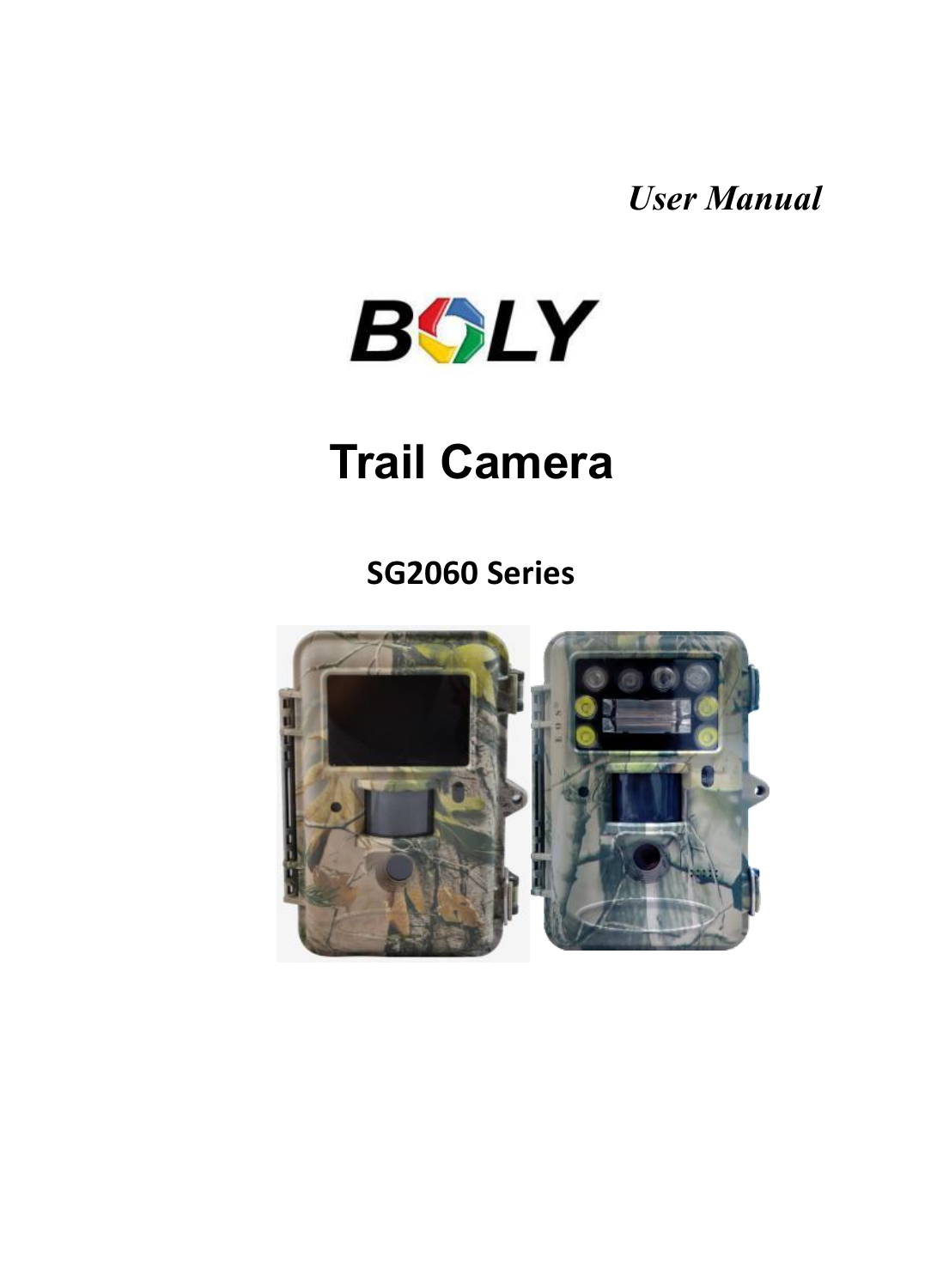# Table of Contents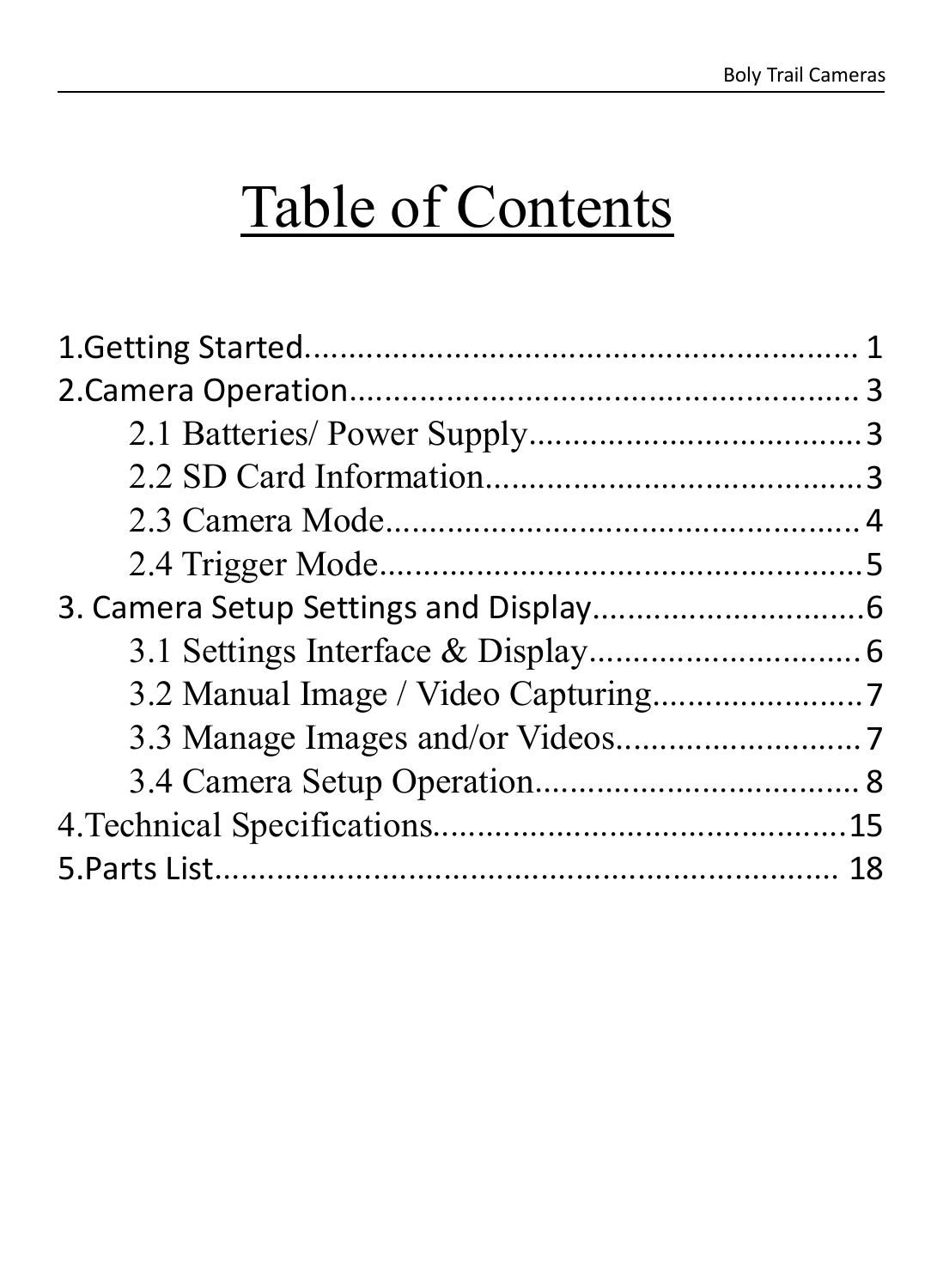# <span id="page-2-0"></span>**1.Getting Started**



|   | IR LED     |   | Flash/White LED: Available for |
|---|------------|---|--------------------------------|
|   |            |   | SG2060-T                       |
| 3 | Indication |   | Microphone                     |
| 3 | <b>PIR</b> |   | Lens                           |
|   | Lock       | 8 | Speaker: SG2060Series          |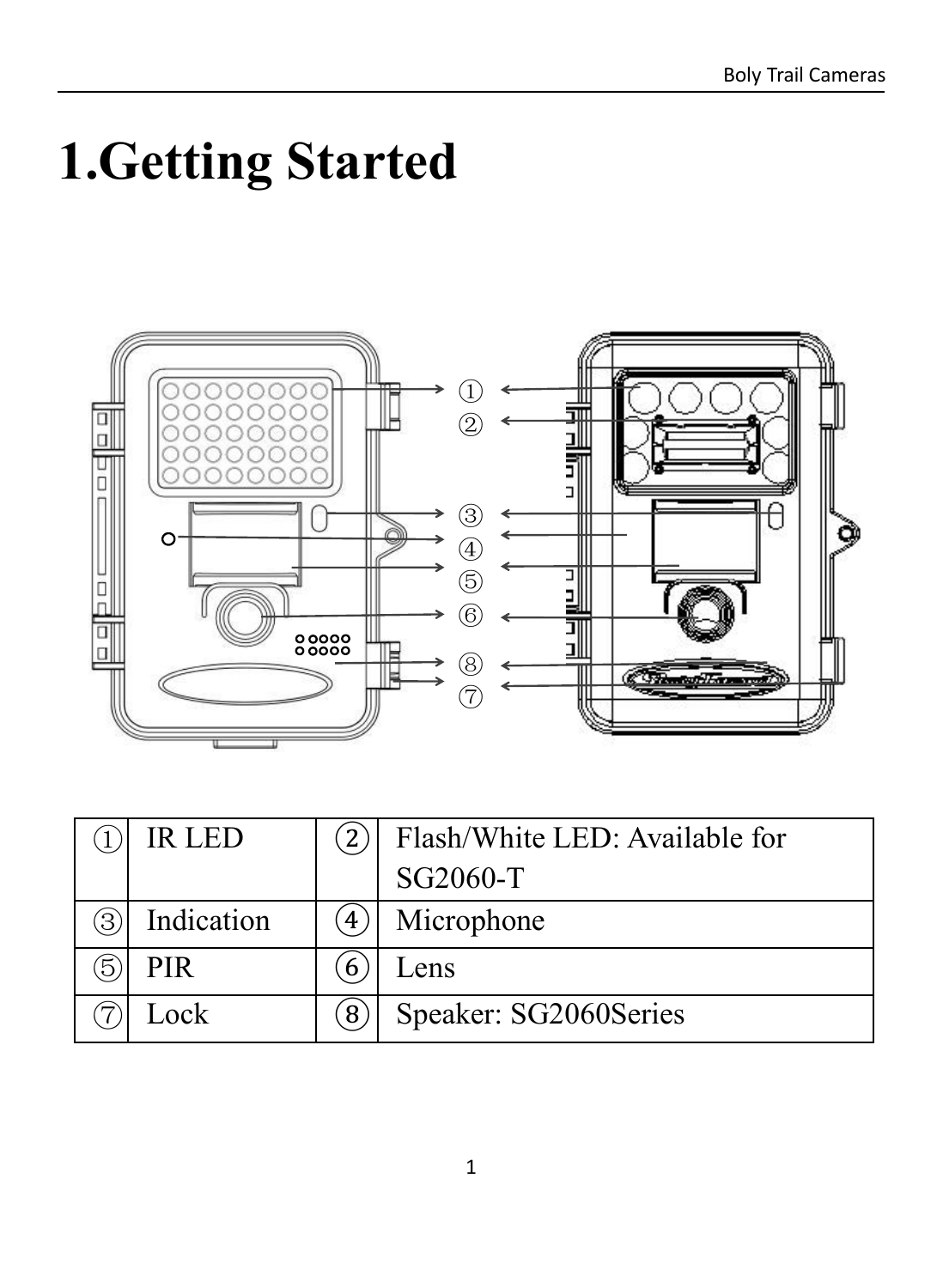



| Model    | <b>Product Features</b>                                                                              |
|----------|------------------------------------------------------------------------------------------------------|
| SG2060-K | Ultra-High Quality 48MP, Extra long<br>detection range                                               |
| SG2060-T | Combination White LED/Xenon Flash,<br>color pictures and videos at night, Motion<br>Sharp Technology |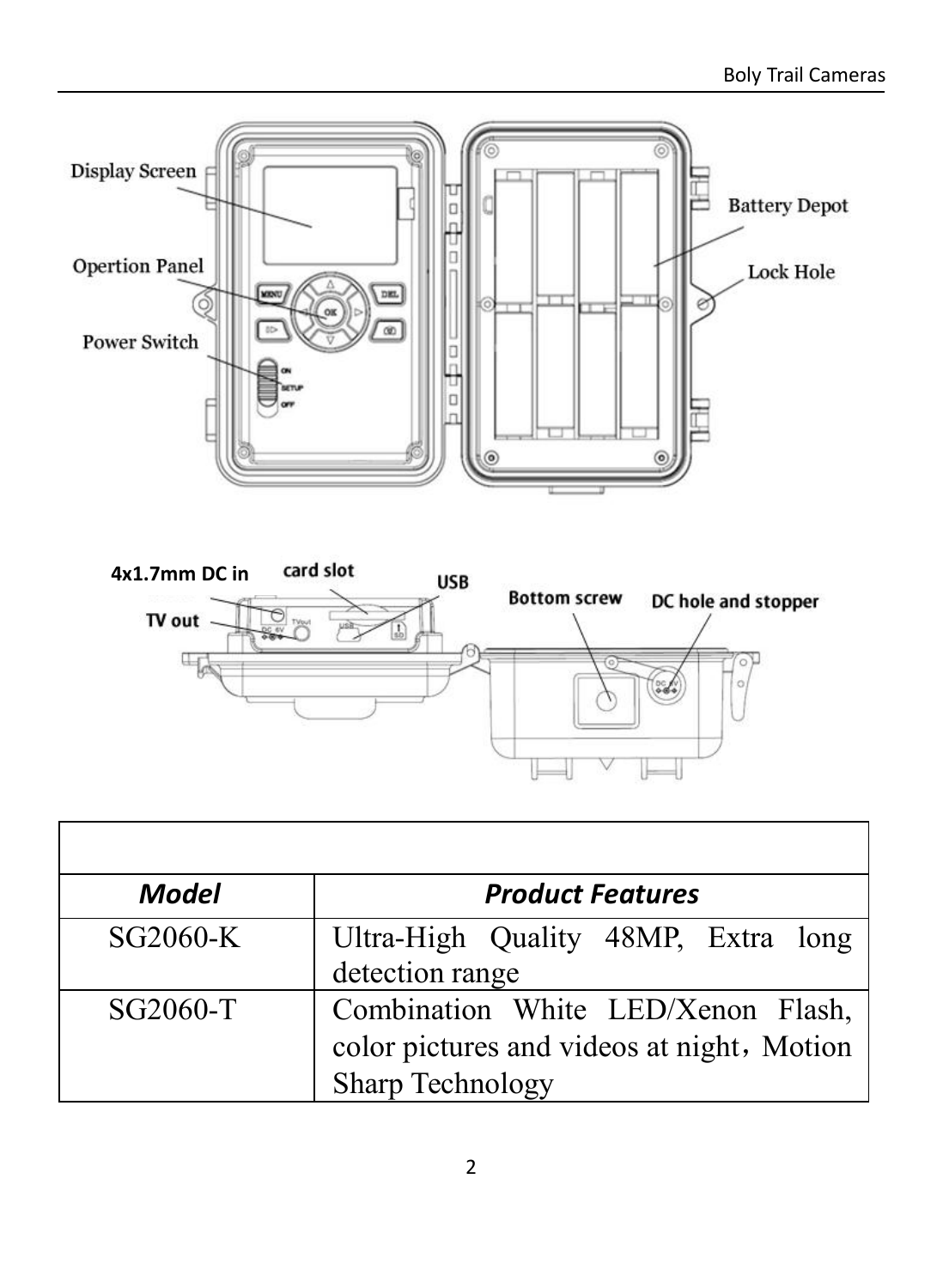# <span id="page-4-0"></span>**2.Camera Operation**

### <span id="page-4-1"></span>**2.1 Batteries/ Power Supply**

The camera is powered by eight AA batteries. High-density, high-performance, rechargeable alkaline or NiMH batteries are recommended,all batteries must be 1.5V. When the batteries are low, the camera will automatically shut down.

A DC 6V/2A external power supply adapter (not included) can also be used to power the camera.

### <span id="page-4-2"></span>**2.2 SD Card Information**

#### I**nsert the SDcard into the camera before turning on the camera.**

This camera supports up to a 64GB capacity SD card and has no built-in internal memory. The camera will not function without the SD card properly inserted into the camera.

#### **Make sure the SD card is unlocked before inserting it into**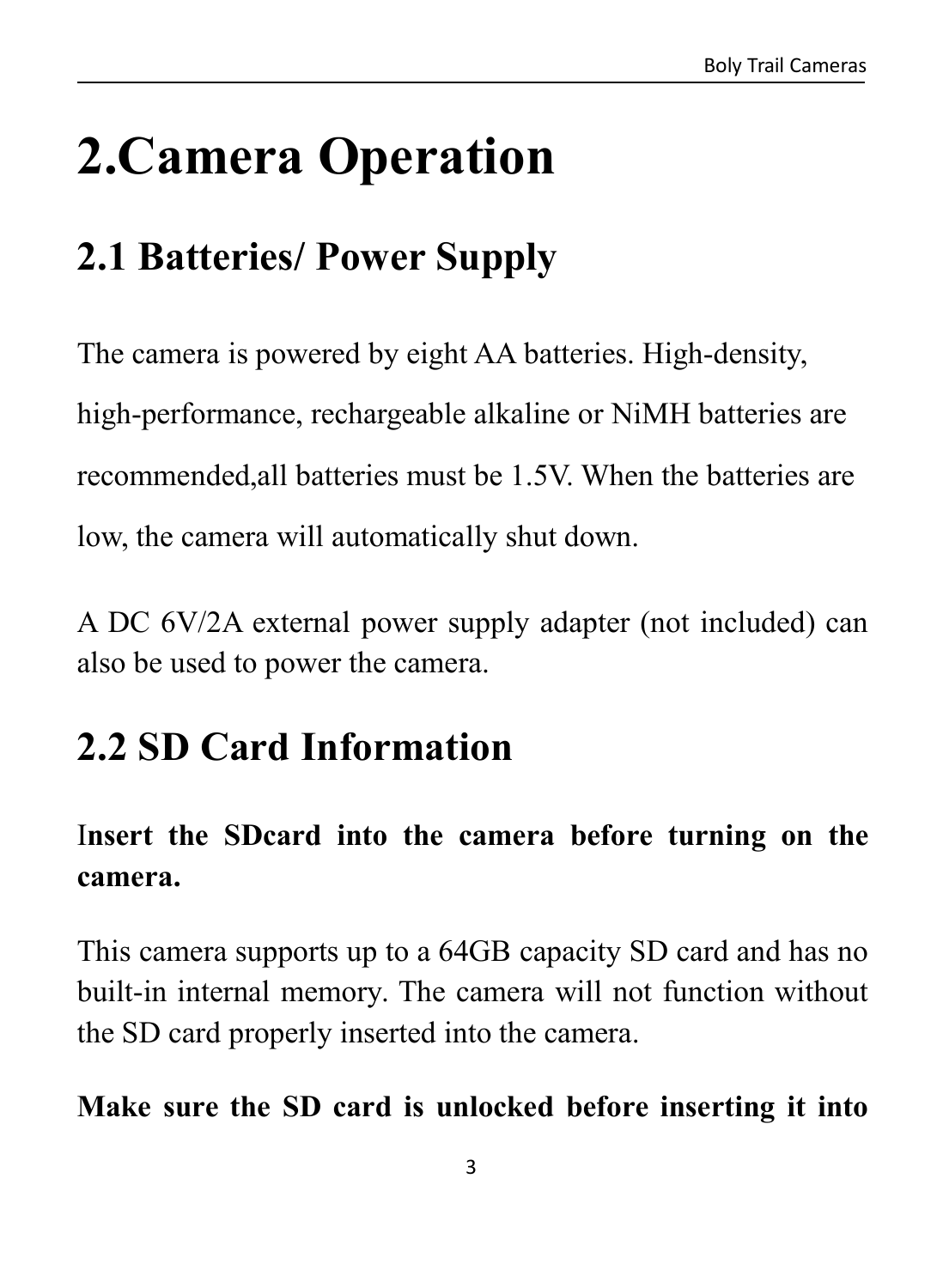#### **the camera.**

The camera will operate properly with a locked SD card inserted, but the card will not be able to store captured images or videos taken by the camera.

#### **Do not remove the SD card while the camera is on.**

Removing the SD card while the camera is on risks damaging the internal components of the camera.

**If you experience any problems with an inserted SD card**, try reformatting the SD card using the camera's main settings option.

### <span id="page-5-0"></span>**2.3 Camera Mode**

#### **ON Mode**

The camera will capture pictures or videos when motion is detected and/or at specific time intervals, according to the programmed settings. After switching the camera to the ON position, the motion indicator LED(red) will blink for about 10 seconds and then turn off.This delay time allows you to adjust the camera position if needed before the camera becomes active.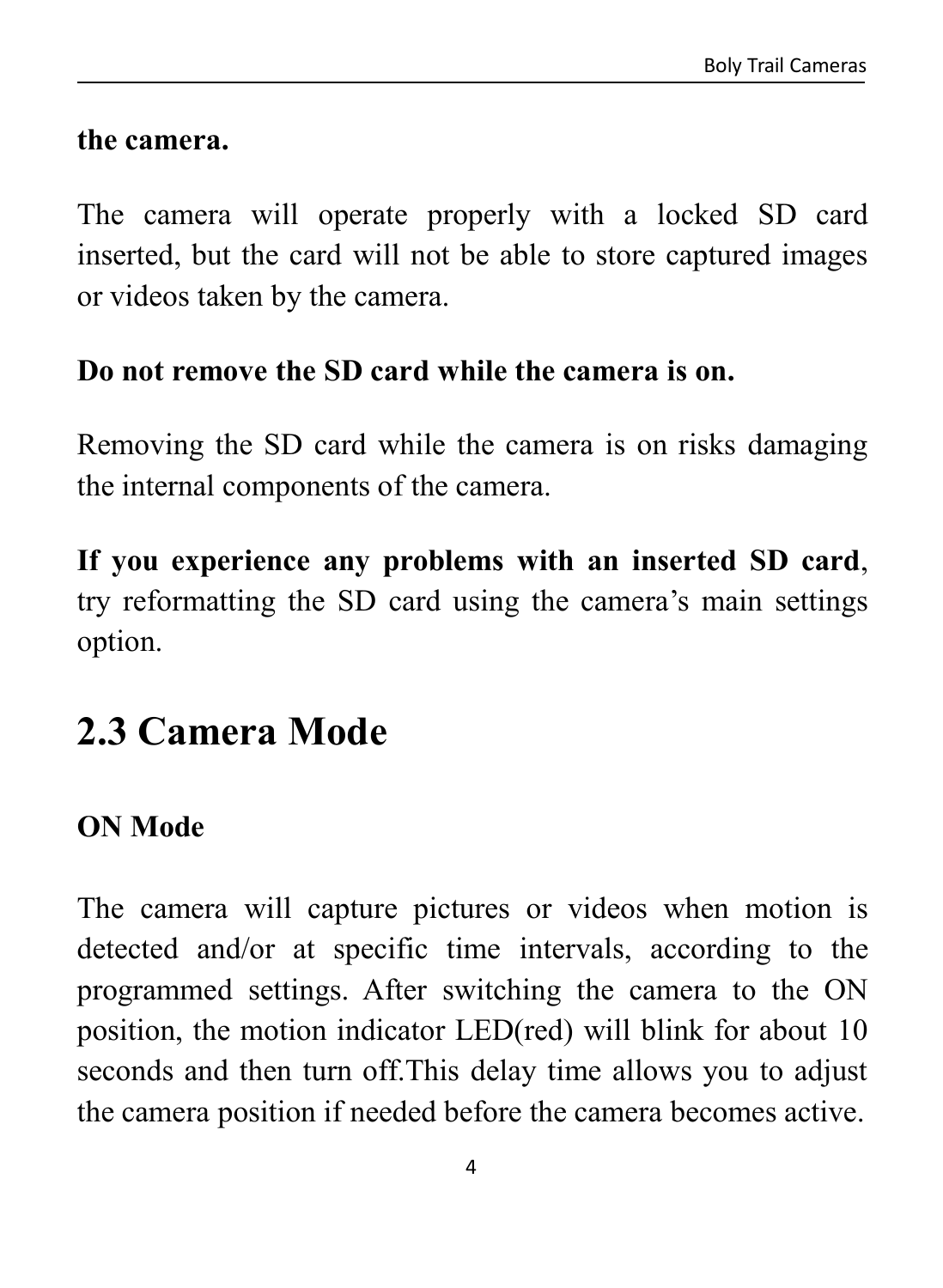#### **SETUP Mode**

Customize the camera settings, or playback pictures and videos the camera has taken on the LCD display.

#### **OFF Mode**

Turns off the camera.The camera will still consume a small amount of battery power while in the OFF mode. It is recommended to remove the batteries if the camera will not be used for a long period of time.

### <span id="page-6-0"></span>**2.4 Trigger Mode**

**PIR Triggering**: The default setting is on. If PIR Triggering is on, the camera is only active when motion is detected. If PIR sensitivity is set to OFF, the camera stops responding to the motion.

**Timer Triggering**: The default setting is OFF, which means timer triggering is disabled. When the timer triggering interval is set to a non-zero value, the camera starts to work at a preset interval. Users need to set the PIR sensitivity to OFF if they want the camera to work only at preset intervals.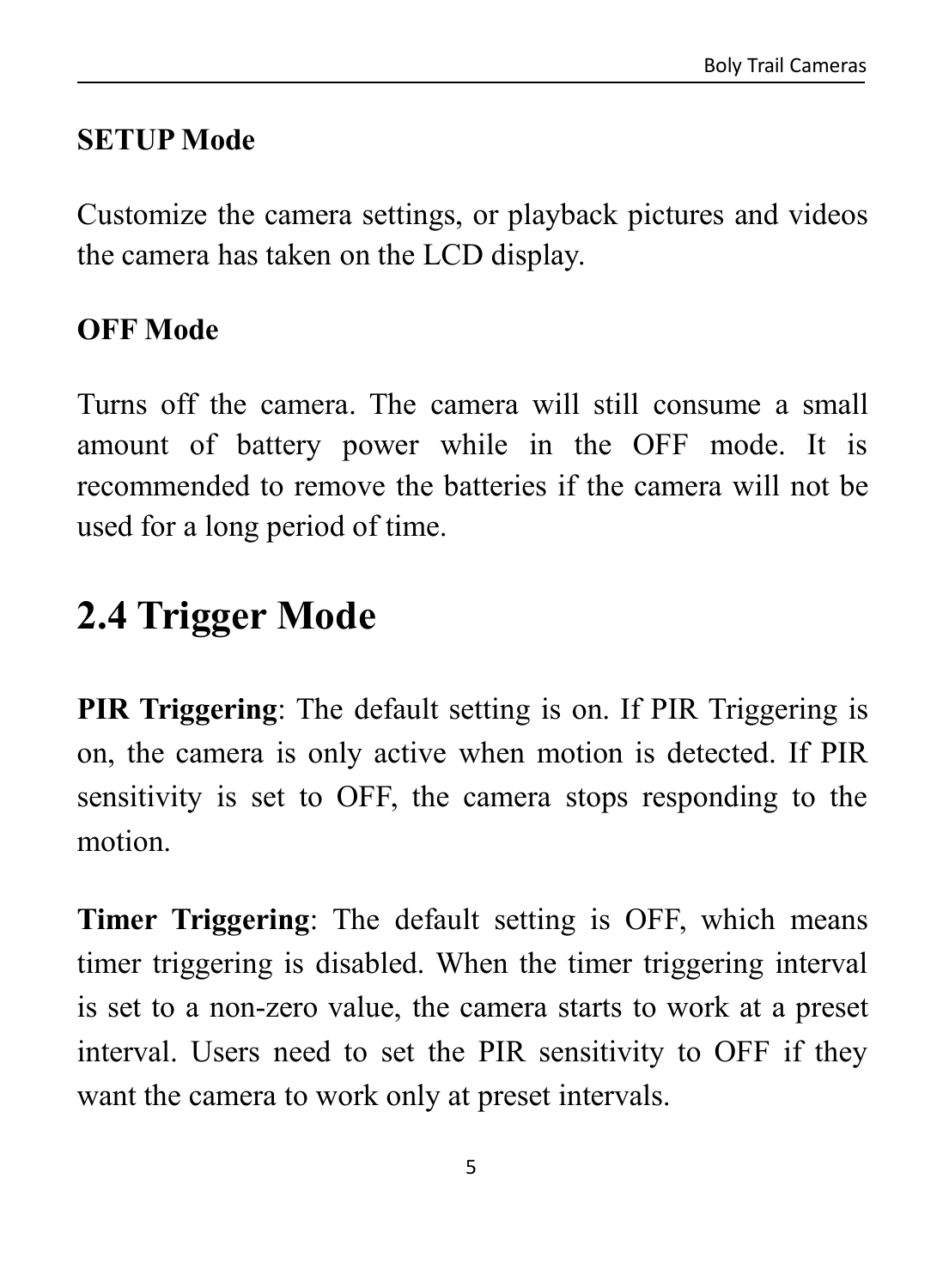**PIR and Timer Triggering**: For both PIR triggering and Timer triggering, users need to set PIR sensitivity to low, normal, or high according to the external environment, and set the Timer interval to a desired non-zero value. The camera will capture pictures or videos in a preset time interval even if there is no motion detected. The camera will also capture pictures and videos if motion is detected.

# <span id="page-7-0"></span>**3. Camera Setup Settings and Display**

### <span id="page-7-1"></span>**3.1 Settings Interface & Display**

To update the camera settings, move the power switch to the SETUP position.

**Menu:** Enter the program menu in preview mode

Exchange between playback and preview mode

**DEL:** Delete a photo or video

: Capture a photo or record a video manually

▼▲►◄: Navigate parameter settings

**OK**: Save parameter settings and play videos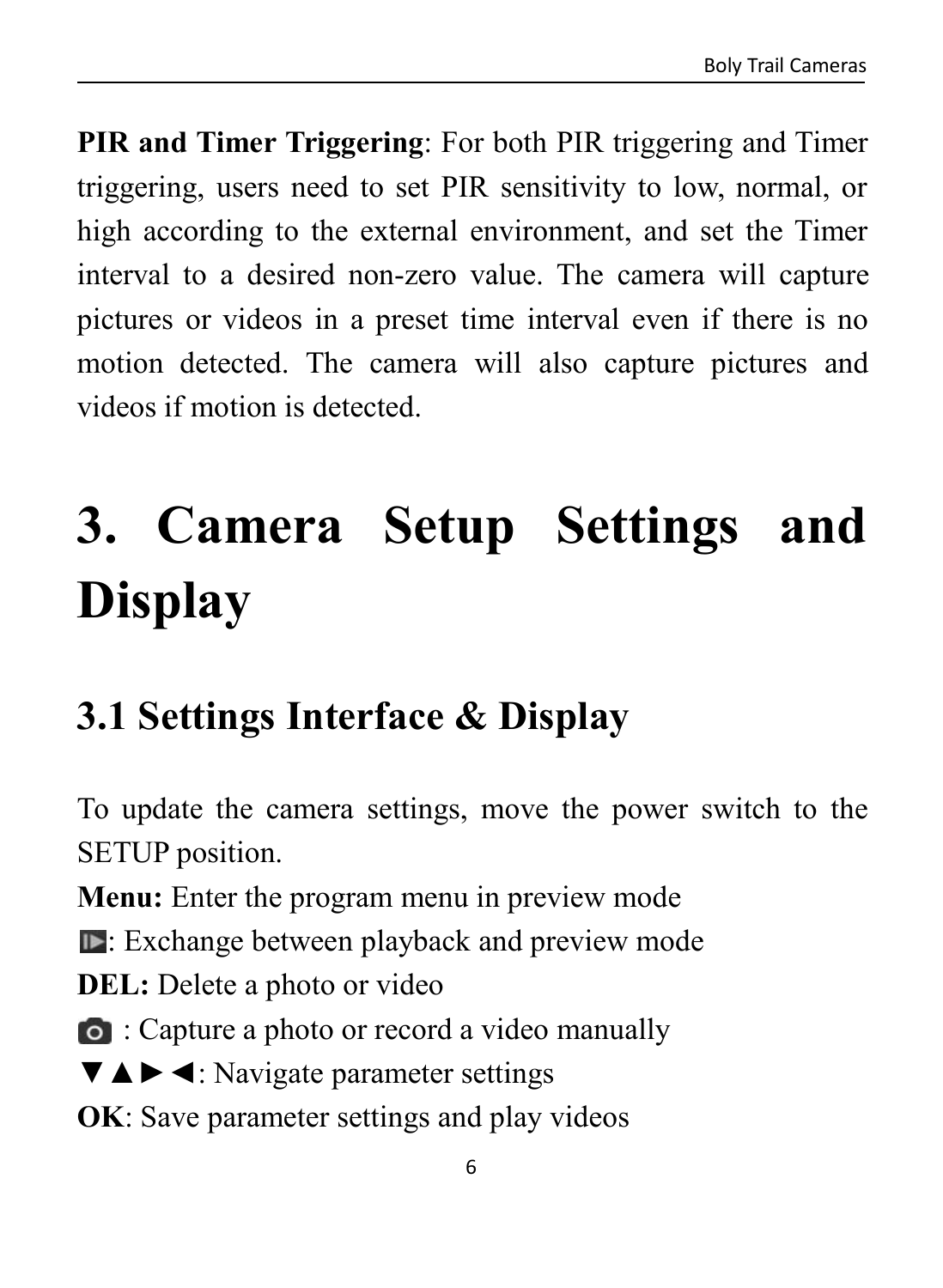When the camera is in SETUP mode, the screen will activate and display the following:



### <span id="page-8-0"></span>**3.2 Manual Image / Video Capturing**

Place the camera in SETUP mode and press  $\bullet$  to manually capture photos or record video. Press  $\bullet$  again to stop capturing.

### <span id="page-8-1"></span>**3.3 Manage Images and/or Videos**

Place the camera in the TEST/SETUP mode and press  $\blacksquare$  button to view images or videos. The latest image or video will be shown on the LCD screen.

#### **To view:**

Press  $\triangle$  or  $\nabla$  to view the previous or next image/video, press **o** to play a video.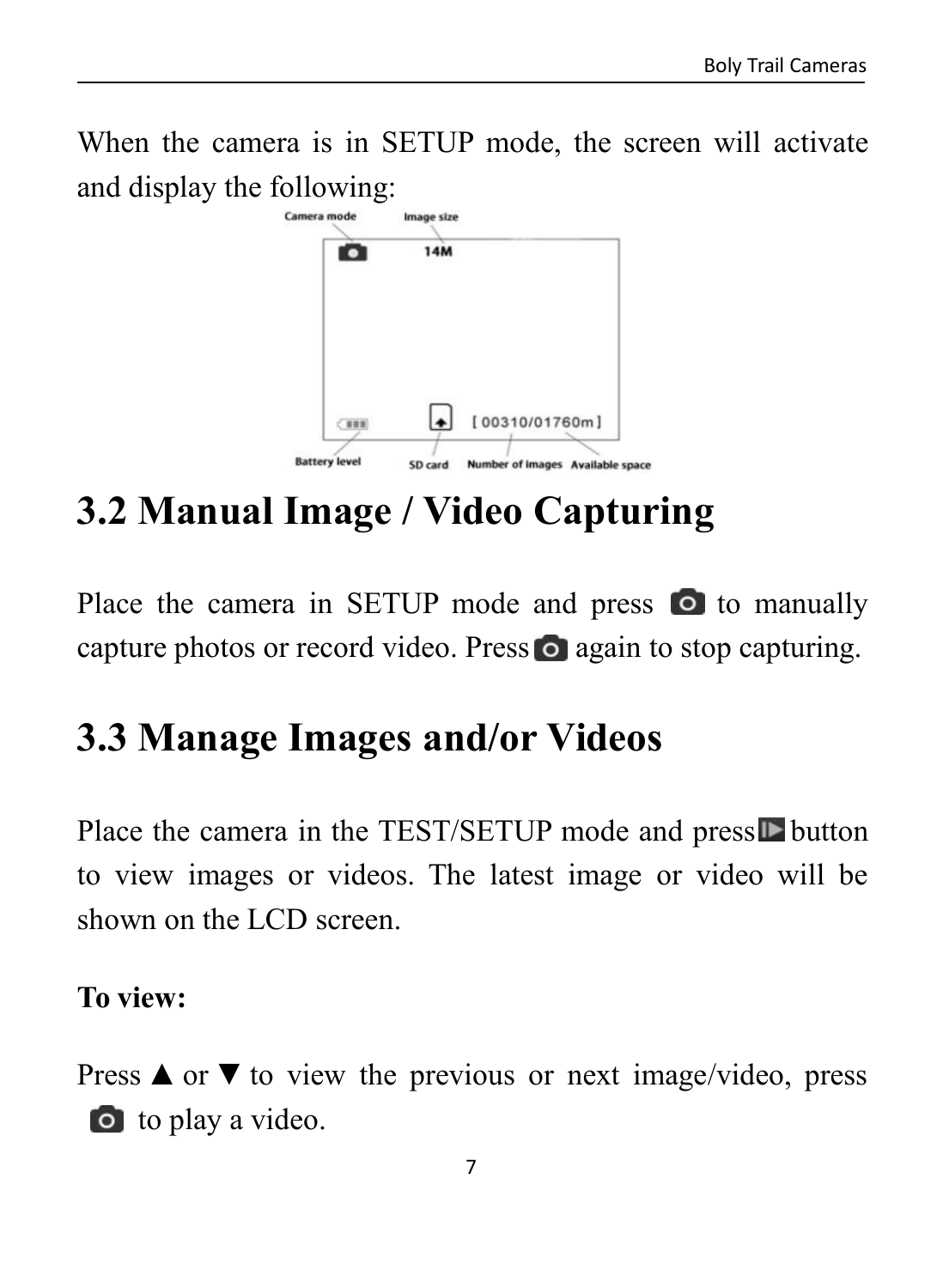#### **To delete:**

Press DEL to delete images or videos in the playback state. If you are in the preview state,  $pres \nightharpoonup$  to enter into playback state first.

### <span id="page-9-0"></span>**3.4 Camera Setup Operation**

To view the camera settings menu, slide the power switch to the setup position. Use the  $\blacktriangledown$  or  $\blacktriangle$  buttons to select sub-menus; use ◄ or ► to select different options.Press OK to save the settings.**After changing EACH setting in the Setup menu, press OK or the camera will not keep new settings.**

**Depending on the different models, not all menu options may be available on your specific camera.**

| Menu           | <b>Description</b>                        |
|----------------|-------------------------------------------|
| <b>Options</b> |                                           |
|                | There are three camera modes.             |
| Camera Mode    | <b><i>Photo:</i></b> to take photos.      |
|                | <i>Video</i> : to capture video.          |
|                | Pic+Video: to take a picture with a video |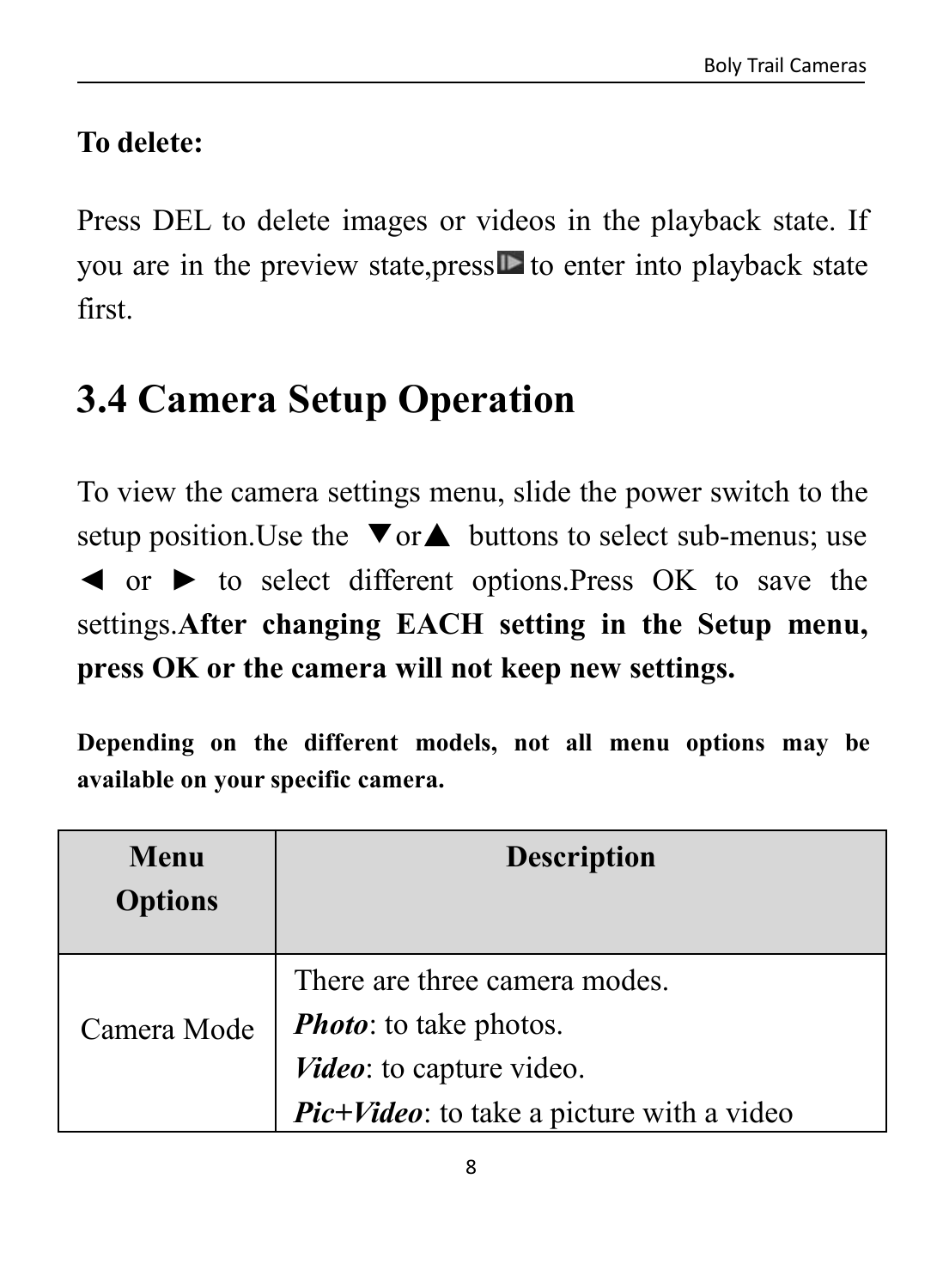|                  | clip. This mode disables the photo burst                                           |
|------------------|------------------------------------------------------------------------------------|
|                  | function.                                                                          |
|                  | <b>Default: Photo</b>                                                              |
|                  | To set the camera's clock. The clock format is                                     |
| <b>Set Clock</b> | $YY/MM/DD$ hour: minute: second. Press $\nabla \triangle$ to                       |
|                  | change the value. Press $\blacktriangleright \blacktriangleleft$ to select date or |
|                  | time field.                                                                        |
| Photo Size       | Choose the image size, e.g. 48MP, 36MP, 16MP.                                      |
|                  | Default:36MP                                                                       |
|                  | Choose the number of continuous photos                                             |
|                  | taken after each trigger.                                                          |
|                  | When the Camera Mode is set to Pic+Video,                                          |
|                  | the Photo Burst option is automatically                                            |
| Photo Burst      | disabled, resulting in only one picture captured                                   |
|                  | with the video. When the Camera Mode is set                                        |
|                  | to Photo, the Photo burst option will operate                                      |
|                  | normally as specified.                                                             |
|                  | Default:1                                                                          |
| Video Size       | Choose the video size: $1920x1080,1280x720$                                        |
|                  | or $640x480$                                                                       |
|                  |                                                                                    |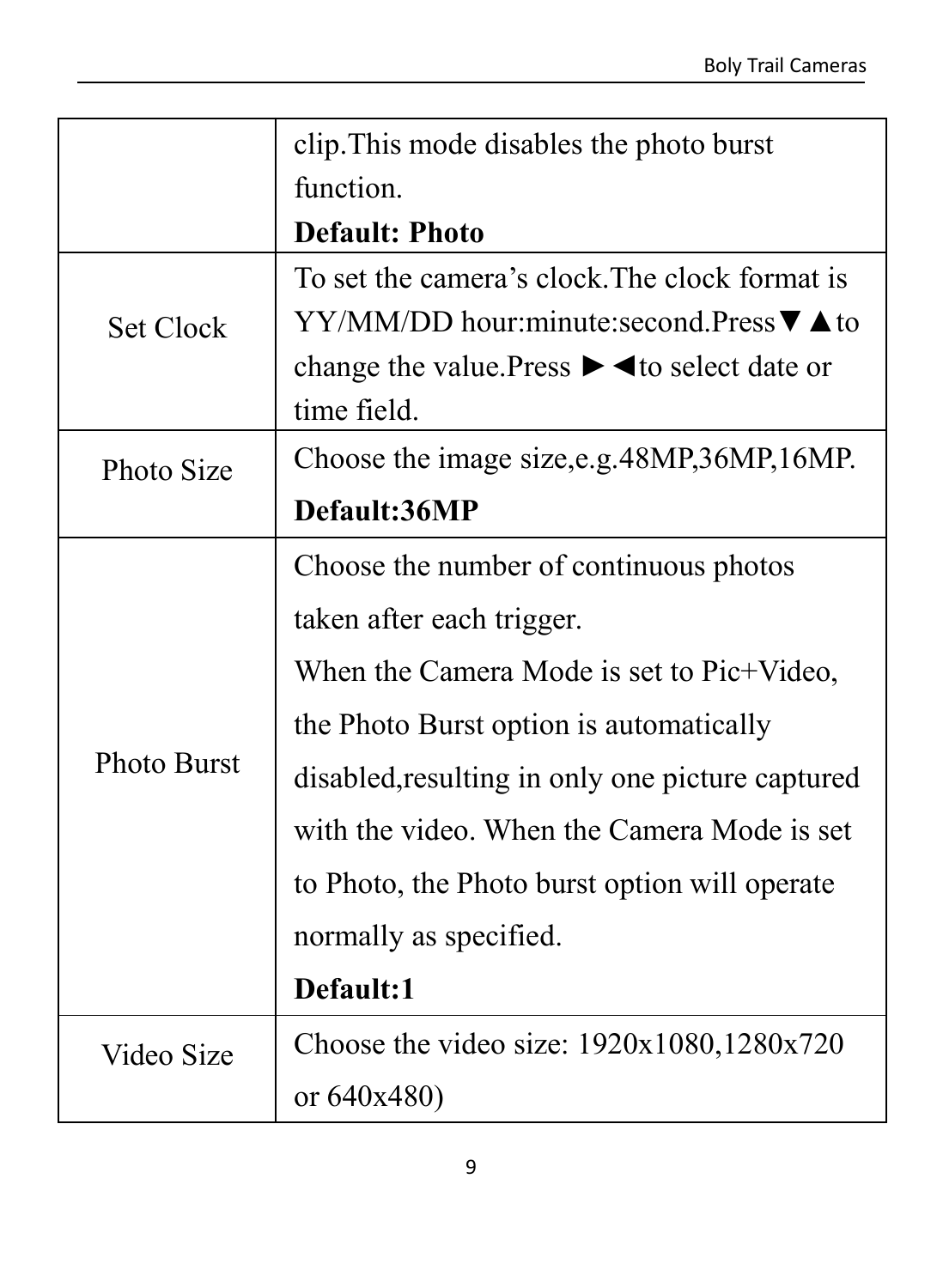|              | Default:1920x1080                                            |  |
|--------------|--------------------------------------------------------------|--|
|              | Choose the duration of video recordings. This                |  |
|              | parameter is only active and adjustable when                 |  |
|              | the device is in video mode and ON. Press $\nabla \triangle$ |  |
| Video Length | to decrease or increase the value. Its value                 |  |
|              | extends from 5 to 90 seconds (for SG2060)                    |  |
|              | Series).                                                     |  |
|              | Default:10Sec                                                |  |
|              | If time lapse is on, the camera can capture                  |  |
|              | images or videos at a preset time interval                   |  |
|              | regardless of whether a motion is detected. The              |  |
|              | default setting is off, which means the timer                |  |
|              | function is disabled. Changing this parameter                |  |
| Time Lapse   | to a non-zero value turns on the Time Lapse                  |  |
|              | mode, and the camera will take photos at the                 |  |
|              | given time interval. NOTE: If the PIR Trigger                |  |
|              | is set to off, then Time Lapse can't be set to               |  |
|              | off.                                                         |  |
|              | <b>Default: OFF</b>                                          |  |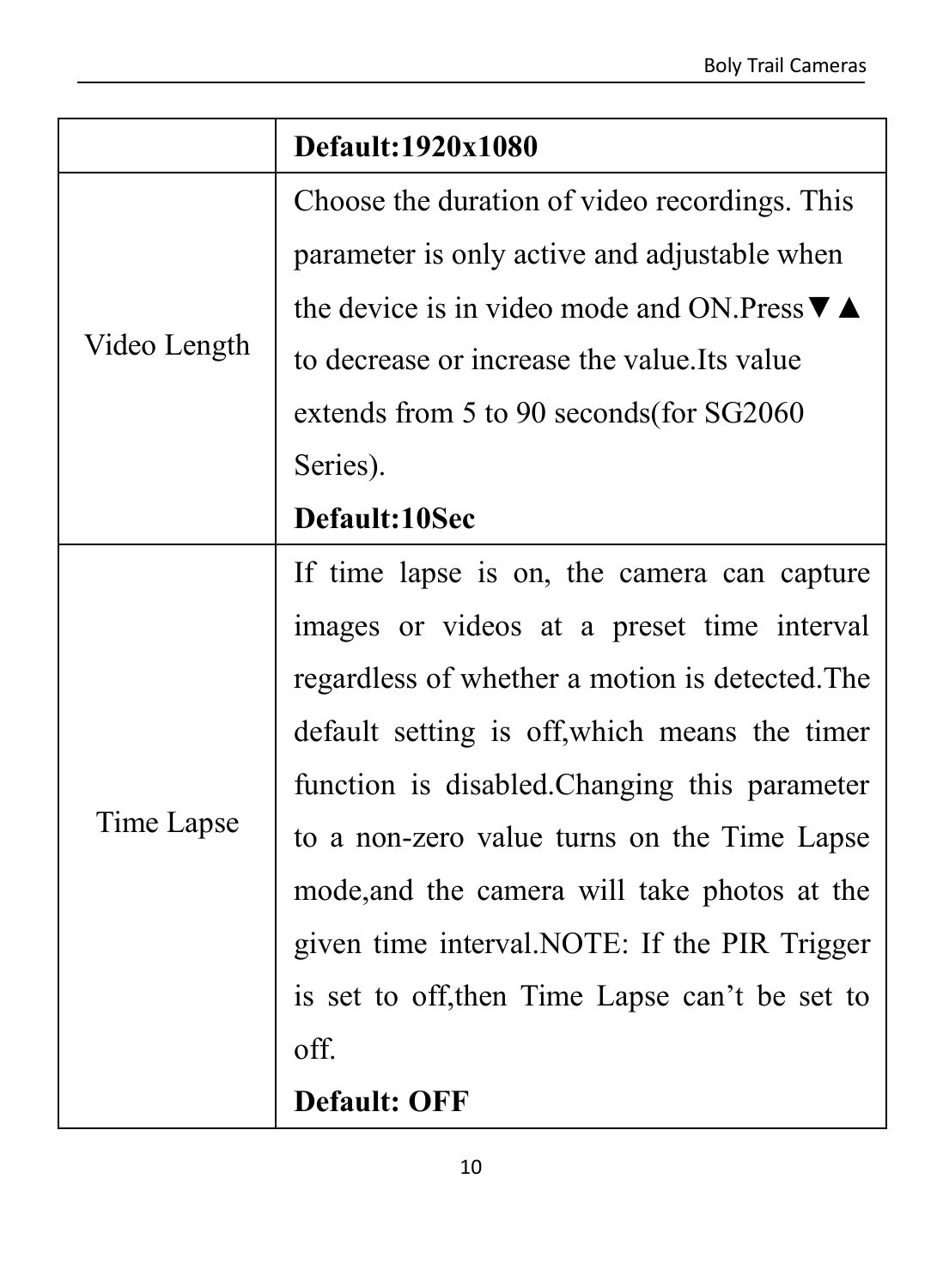|               | This parameter defines the sensitivity of the        |
|---------------|------------------------------------------------------|
|               | <b>PIR</b>                                           |
|               | High: indicates that the camera is more              |
|               | responsive to motion. It is recommended to           |
|               | use high sensitivity in a room or environment        |
|               | with little interference.                            |
|               | <b>Normal:</b> The default value is normal.          |
|               | Low: means the camera is not very responsive         |
|               | to motion. It is recommended to use this setting     |
|               | in outdoor environments or environments with         |
| PIR Trigger / | a lot of interference like wind, smoke, near a       |
| <b>PIR</b>    | window, etc.                                         |
| Sensitivity   | <b>OFF:</b> the camera is not triggered by motion to |
|               | capture pictures or videos.                          |
|               | NOTE: The sensitivity of the PIR is strongly         |
|               | related<br>the temperature. A higher<br>to           |
|               | temperature leads to a lower sensitivity.            |
|               | Therefore, it is suggested to use higher             |
|               | sensitivities<br>for<br>high-temperature             |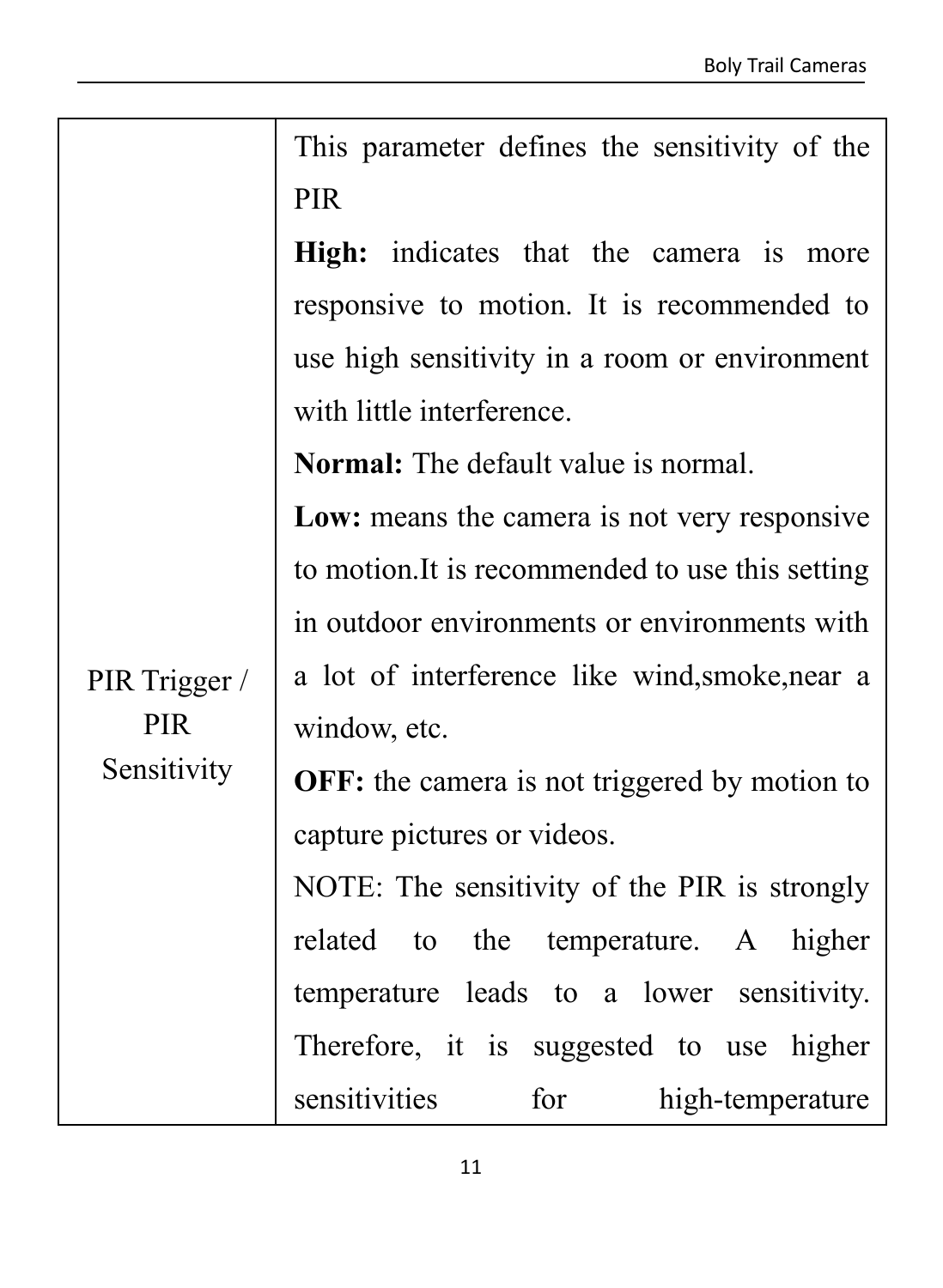|              | environments.                                  |
|--------------|------------------------------------------------|
|              | <b>Default: Normal</b>                         |
|              | This setting indicates how long the PIR sensor |
|              | will be disabled after it is triggered. During |
|              | this time the PIR sensor will not react to any |
|              | detected motion or scheduled timer functions.  |
| PIR Interval | The PIR Interval can be set between zero       |
|              | seconds to a maximum of 1 hour. Press LEFT     |
|              | or RIGHT to decrease or increase the desired   |
|              | PIR Interval time.                             |
|              | Default:5Sec                                   |
|              | type of flash<br>Choose the<br>for<br>night    |
|              | photography: Black&White<br>select<br>means    |
| Picture Type | 940nm led, Colour is selected white led or     |
|              | Xenon, (Available for SG2060-T)                |
|              | Default: Black&White                           |
|              | Choose the days of the week the camera works   |
| Work Day     | on. Not available for SG2060 Series.           |
|              | Default: All                                   |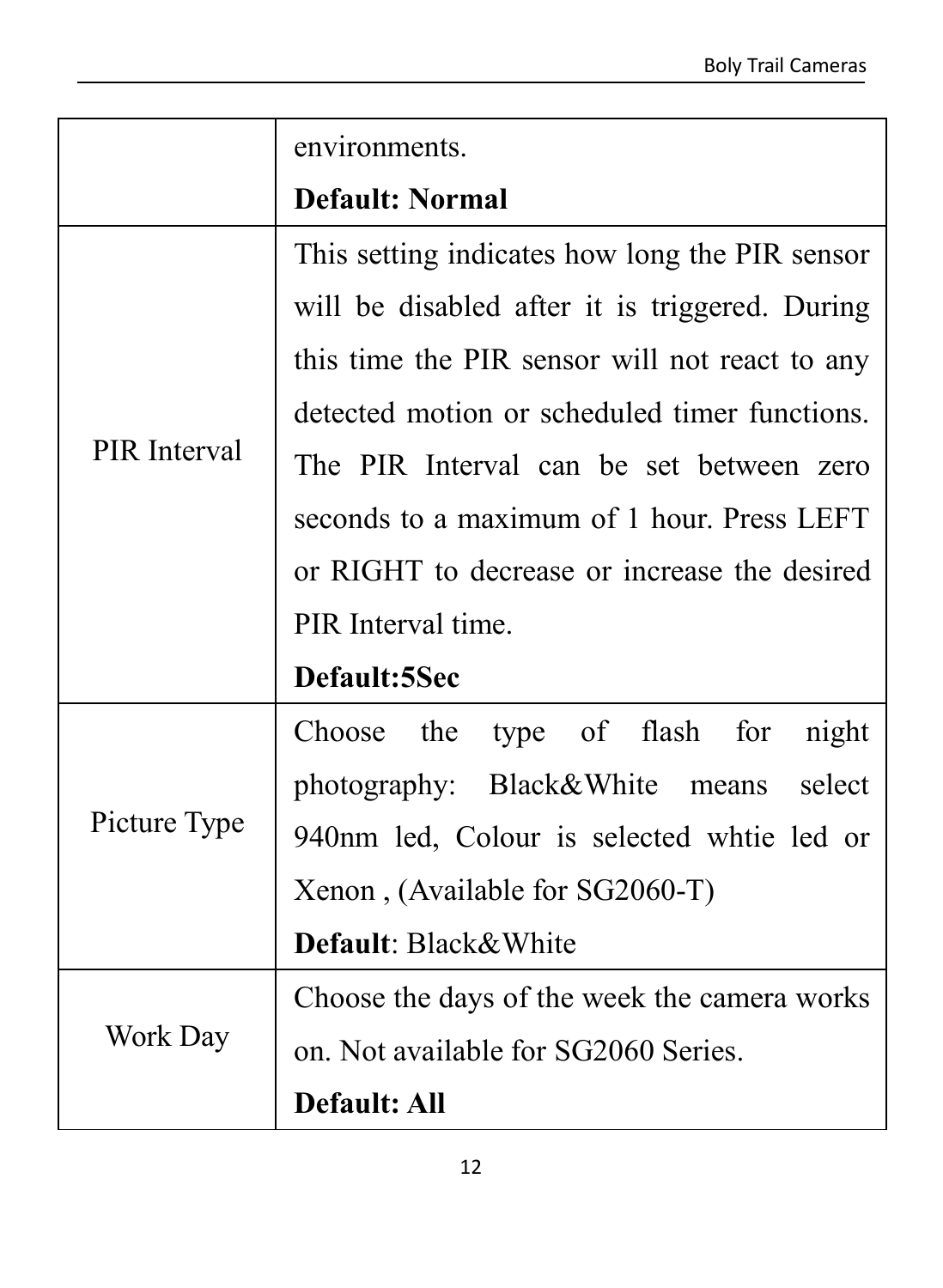|            | This setting controls when the camera is active. |  |
|------------|--------------------------------------------------|--|
|            | each day. If activated, the camera will NOT      |  |
|            | take pictures or videos outside of the specified |  |
| Work Hour  | working hour, regardless of any other setup      |  |
|            | option settings. The values are set to military  |  |
|            | time which ranges from $00:00$ to $23:59$ .      |  |
|            | <b>Default: OFF</b>                              |  |
|            | You can set an A-Z indicator for each of your    |  |
| Camera     | cameras in order to distinguish which photos     |  |
| Position   | are from a specific camera.                      |  |
|            | <b>Default: OFF</b>                              |  |
|            | It defines whether the date and time should be   |  |
| Time Stamp | stamped on the video or not.                     |  |
|            | Default: On                                      |  |
| Language   | Choose the language for the menu.                |  |
|            | Enable or disable the beep sound. Available      |  |
| Beep Sound | for SG2060series                                 |  |
|            | Default: On                                      |  |
|            |                                                  |  |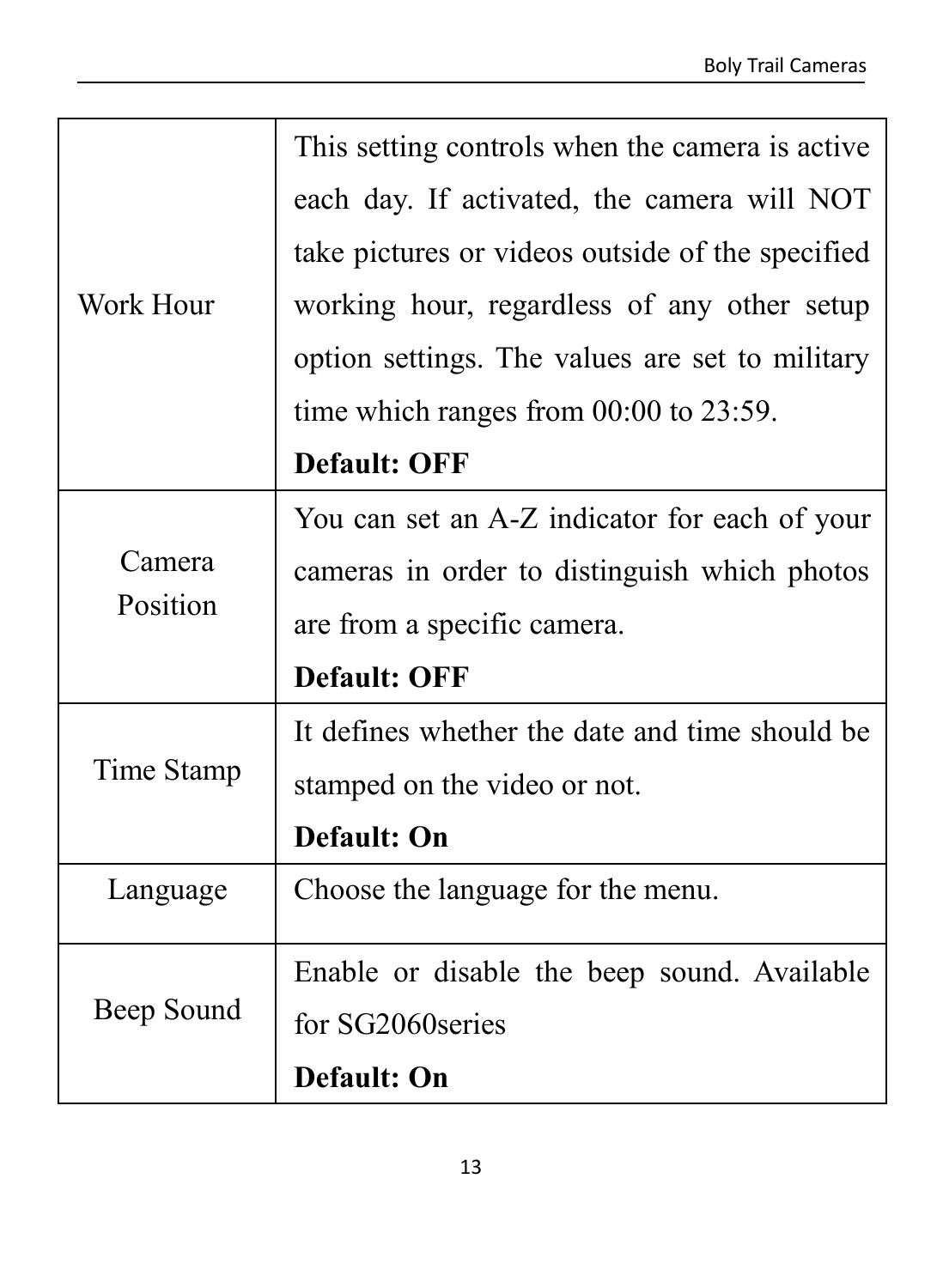|           | In hunting mode, when the SD card is full, the |
|-----------|------------------------------------------------|
|           | first images or videos will be replaced by new |
|           | pictures or videos. This allows you to capture |
| Recycle   | more without the need to retrieve your         |
| Storage   | memory card manually. In SETUP mode, the       |
|           | SD card can't recycle storage.                 |
|           | Default: Off                                   |
|           | Deletes all images and videos on the SD card.  |
| Format SD | Make sure to make a backup of important data   |
|           | before selecting this option.                  |
| Default   | Restore all camera settings to default values. |
| Settings  |                                                |
| Version   | It contains version information.               |
|           |                                                |
|           |                                                |

### **3.5 Troubleshooting**

#### **PIR Detection Zone**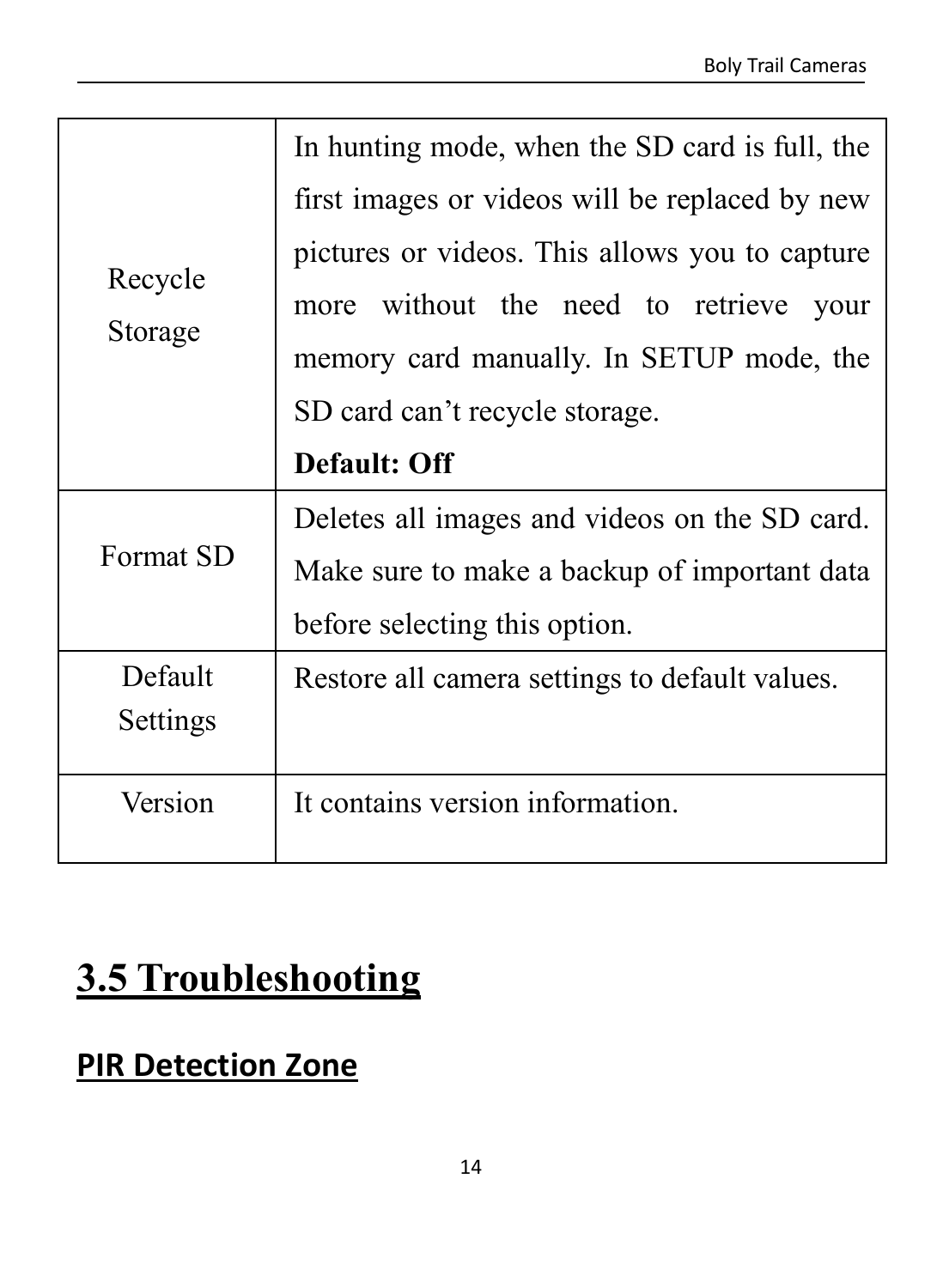This camera has a new PIR, which is patented. The new PIR's detection range can reach 100ft. in good environments. The following picture compares the detection zone between the normal and new PIR.

The PIR detection angle  $(\alpha)$  is smaller than the field of view (FOV) angle (β). The advantage of this design is to reduce the empty picture rate and capture most, if not all, motions.



## <span id="page-16-0"></span>4.Technical Specifications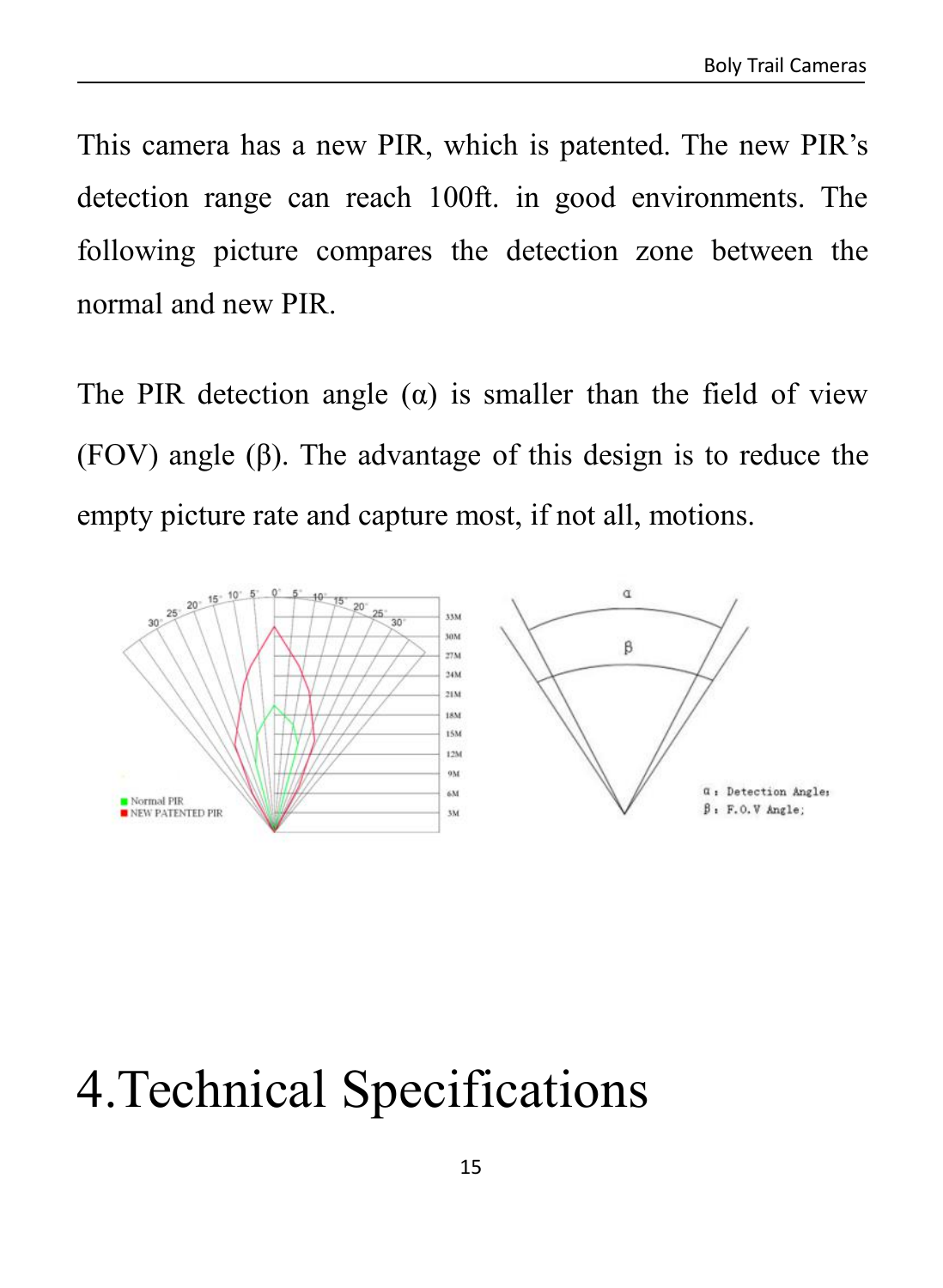| LED Type                            | Xenon, White Led or 940Nm |  |
|-------------------------------------|---------------------------|--|
| LED Number                          | 4Pcs                      |  |
| <b>Illumination Distance</b>        | 90Ft.                     |  |
| Image Sensor                        | 16MP Color CMOS           |  |
| Aperture                            | f/2.4                     |  |
| Field of View                       | 57 Degrees                |  |
| Memory Card                         | 64GB Max                  |  |
| Display Screen                      | Built-In 2.3" LCD         |  |
| Sound Recording                     | Yes                       |  |
| Ambient<br>Operating<br>Temperature | -20 °C to +60 °C          |  |
|                                     |                           |  |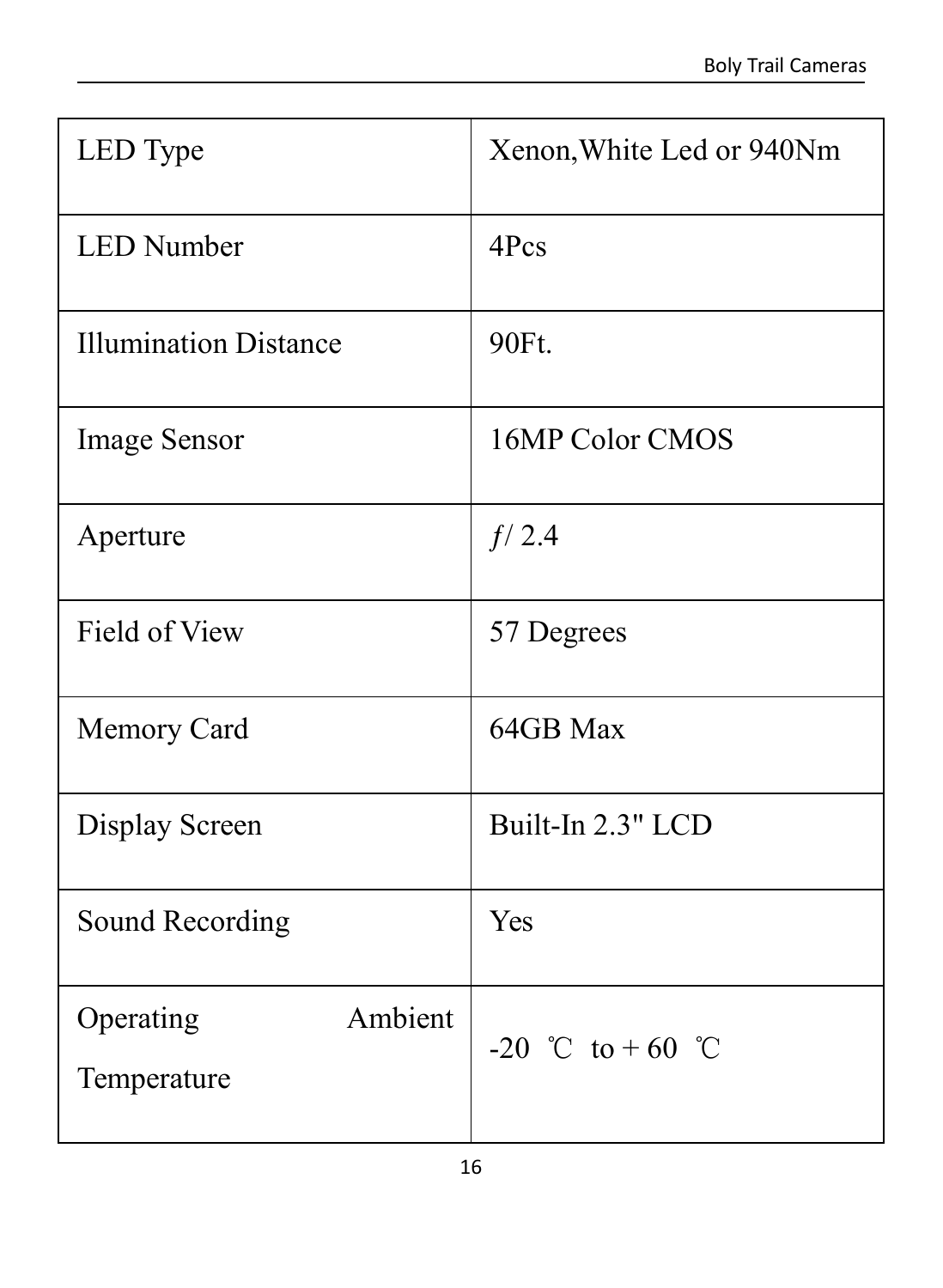| Non-Operating Temperature        | -30 °C to +70 °C         |  |
|----------------------------------|--------------------------|--|
| <b>Relative Humidity</b>         | 5% to 90% Noncondensing  |  |
| Dimensions                       | 145.1*90*145mm           |  |
| Unit Weight                      | $\sim 0.40$ Kg           |  |
| Power Supply                     | 8AA batteries or 6V,     |  |
|                                  | 2A external power supply |  |
| <b>Standby Power Consumption</b> | $\leq 0.3mA(<7mAh/Day)$  |  |
| Compliances                      | FCC, CE, RoHS            |  |
|                                  |                          |  |